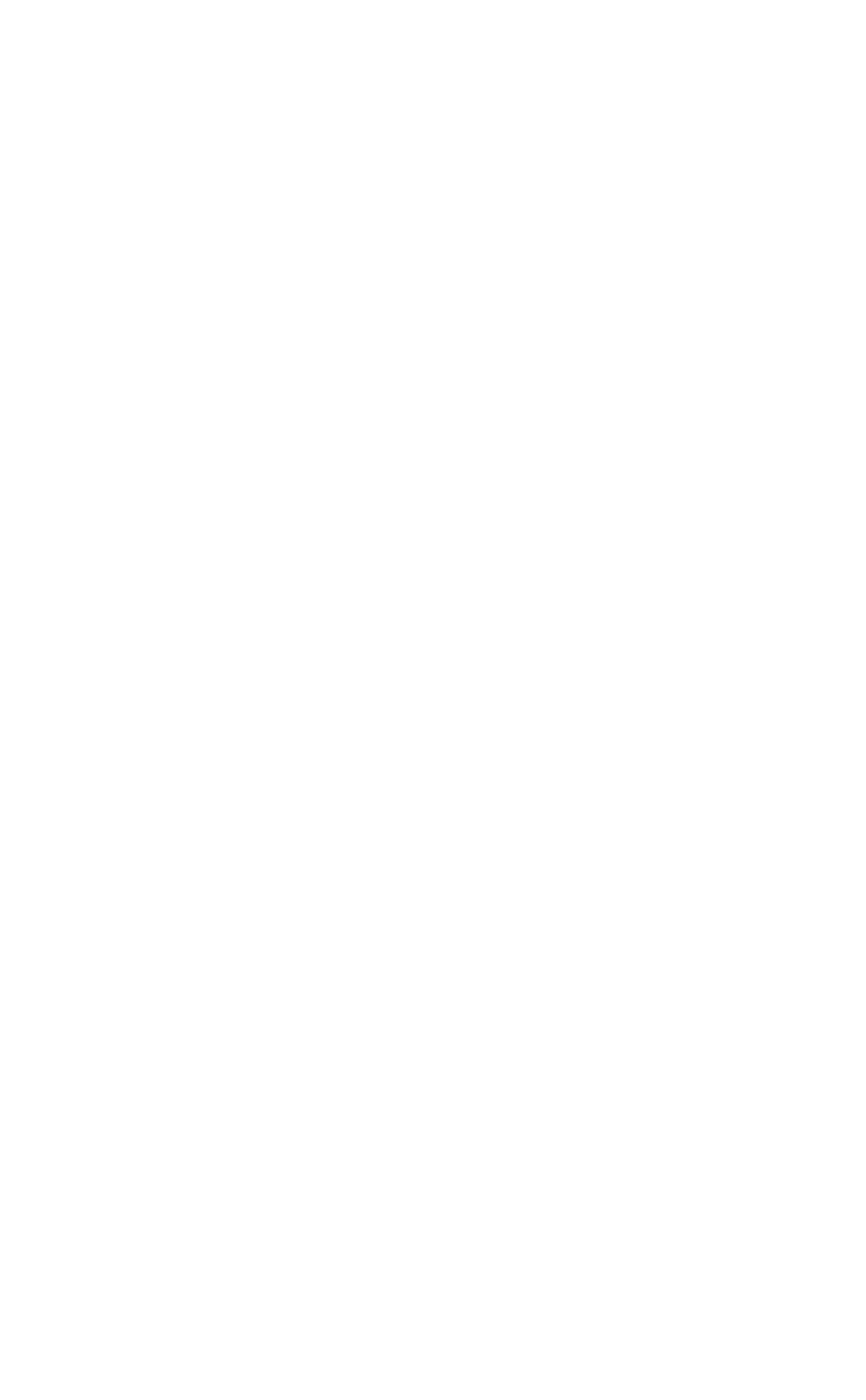## Dependent **LIBERATION**

bhikkhu brahmali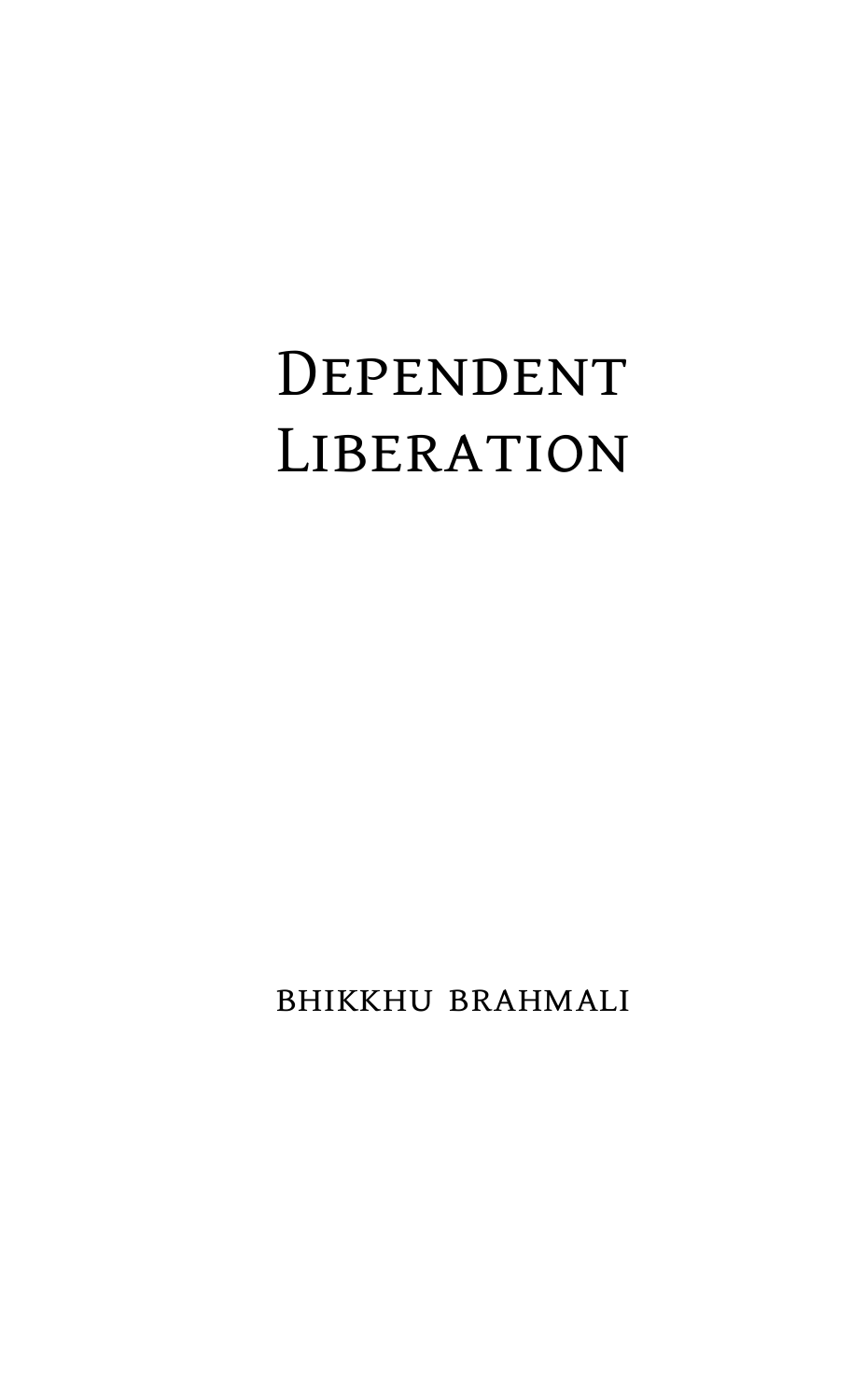Published in 2013.

This work is released under CC0 1.0 Universal (CC0 1.0) Public Domain Dedication. No rights reserved.

Typeset in Gentium Plus using LUATEX.

Transcribed from a talk by Ajahn Brahmali, Dhammaloka, 23 March 2012.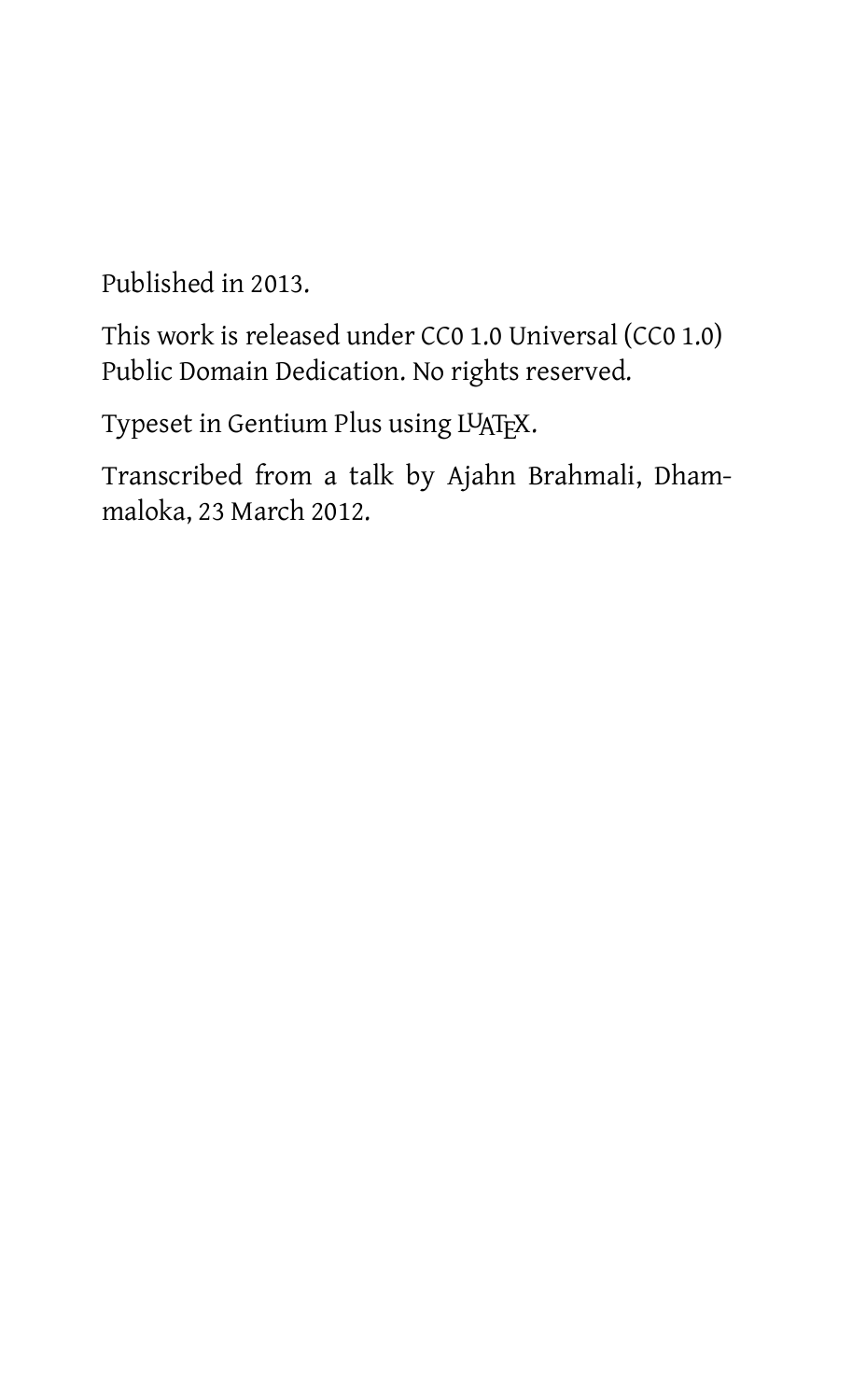## Foreword

*Ajahn Brahm*

If there is no self, then who does the meditation and who gets enlightened?

The answer can be found in such teachings as the Upanisā Sutta, taught by the Buddha and explained here by Ven. Brahmāli.

The Upanisā Sutta describes the practice of Buddhism, centred on meditation, as a natural process of one mind state causing a second phenomenon that leads to another experience ... and so on to the ultimate end point of all processes, Nibbāna.

No one 'does' the meditation. Meditation is what happens when the 'doer' gets out of the way, thereby releasing a natural cause-and-effect process that cascades all the way to enlightenment.

Many parts of this chain of mental events are enjoyable states: gladness (*pāmojja*), joy (*pīti*) and happiness (*sukha*). This emphasises that meditation – according to the instructions of the Buddha, rather than those of some other Buddhist teachers – is a delightful process,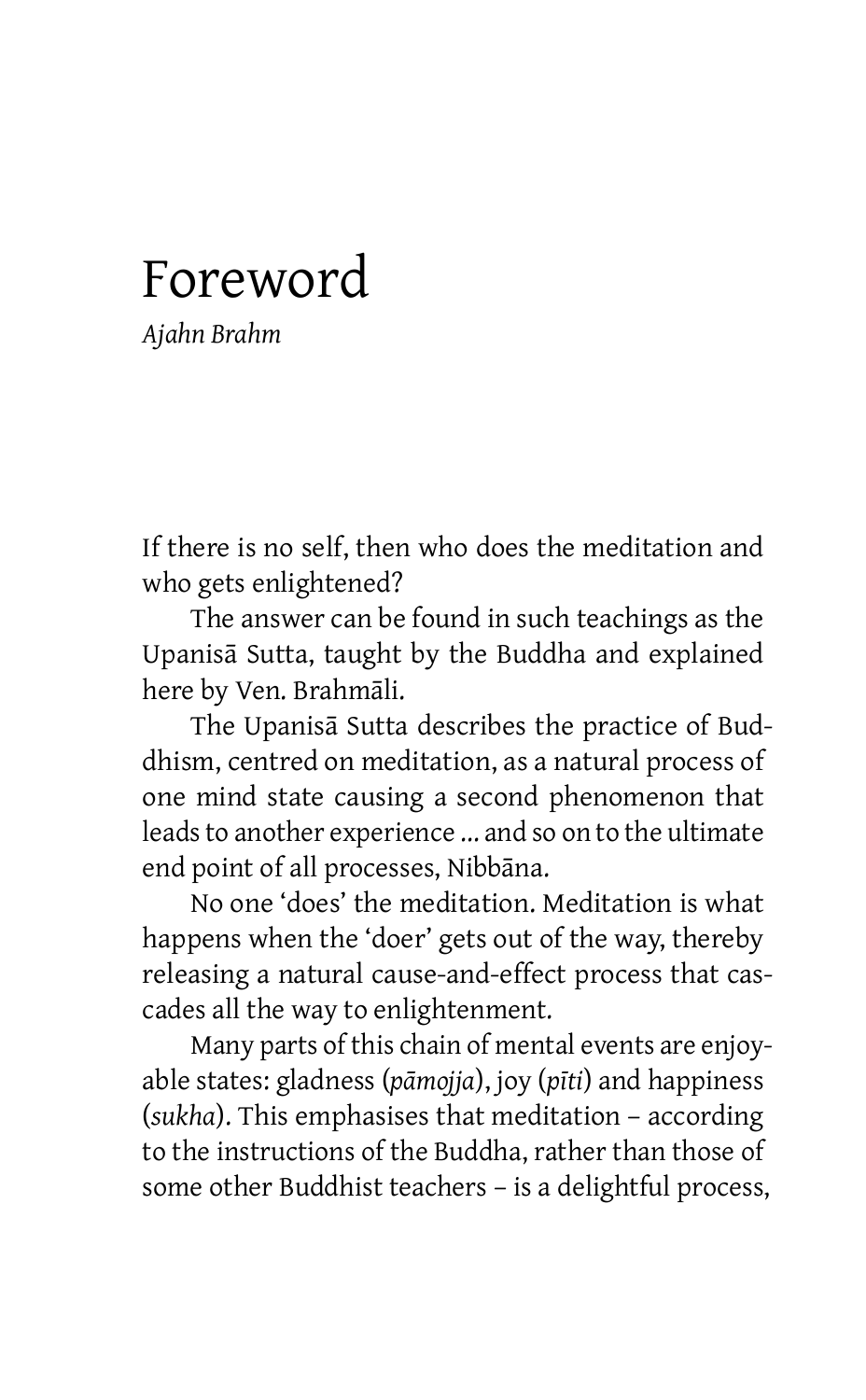full of ecstasy. What better way to end suffering once and forever than through a method that includes bliss upon bliss upon bliss!

No one gets enlightened, no more than a mango tree becomes a sweet and delicious mango fruit. Enlightenment is the end of a selfless process, well described by the Buddha in this Sutta.

Start the avalanche of profound and blissful meditative states now! End your delusion by reading this book. Get out of the way and witness the cause-and-effect process finish you off!

With mega mettā,

Ajahn Brahm Perth, December 2012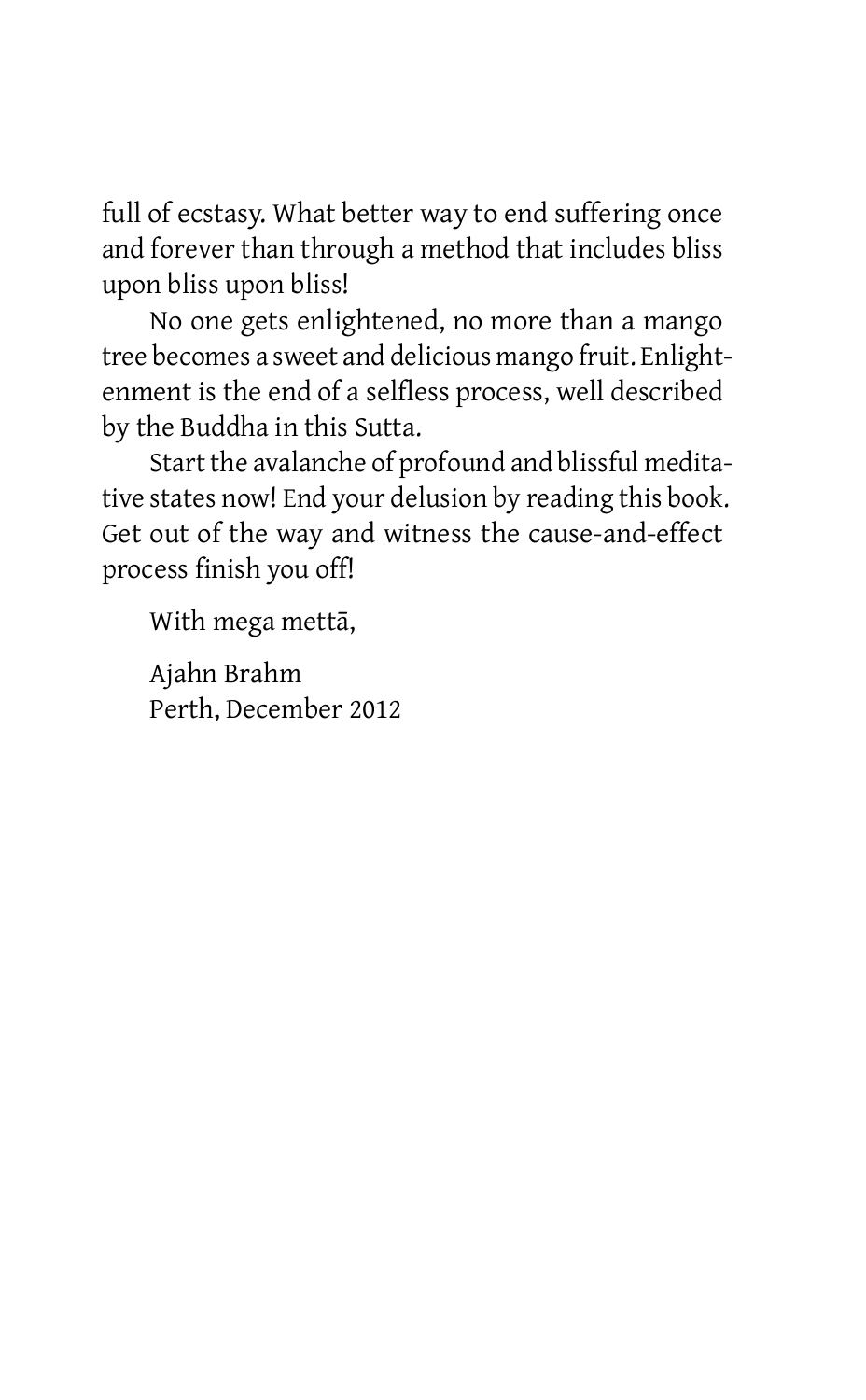## Dependent Liberation

Dependent liberation describes the psychology of meditation, that is, how the process of meditation is experienced, from beginning to end.

Dependent liberation is closely related to the wellknown Buddhist idea of dependent origination. For those who do not have much familiarity with the teachings of the Buddha, dependent origination is a sequence of twelve factors that are causally connected. The last factor of this chain of causality is suffering. Because it is a chain of causality, it shows you how suffering comes to be. The first of the twelve factors is ignorance or delusion – the inability to see the world as it actually is, how it truly functions. So starting with ignorance, one factor leads to the next all the way to suffering. What dependent origination shows you, then, is that suffering is the consequence of ignorance.

This is how the Buddha explains why there is suffering. But the Buddha also teaches a causal sequence that describes the liberation from suffering. It is this sequence that is called dependent liberation (SN12:23).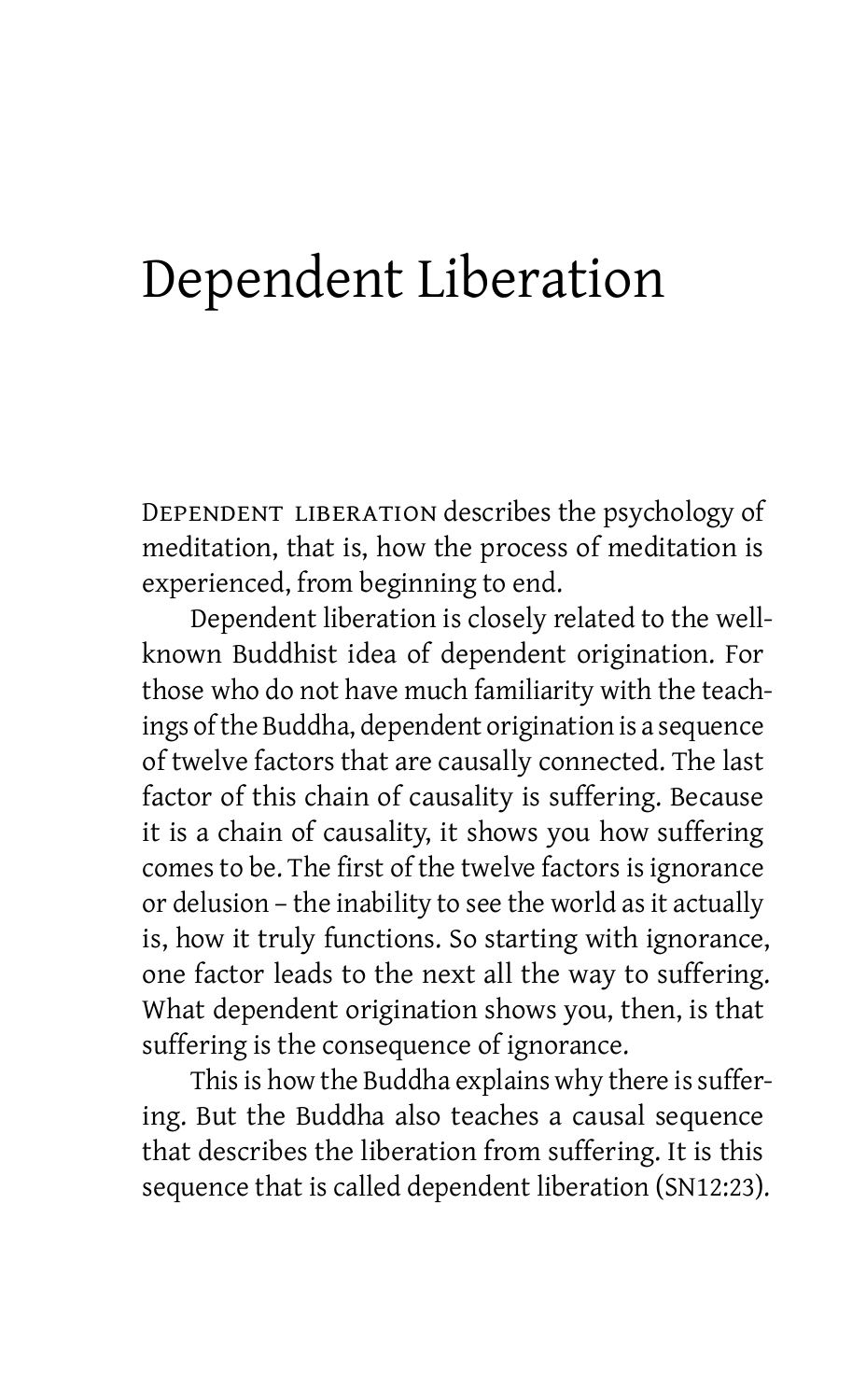Dependent liberation starts with suffering – in other words, it starts where dependent origination ends – and, through another sequence of twelve causally connected factors, it shows how you eventually reach liberation.

The promise of an end to all suffering is an extraordinarily positive message. Sometimes people say that Buddhists are pessimists – that they always talk about suffering – and yet here is the exact opposite. The Buddha says that dependent upon suffering we can go all the way to the freedom from that very same suffering.

Let us now go through the twelve factors of dependent liberation. The first factor is suffering (*dukkha*). This refers not just to the fact that there is suffering, but to one's awareness of the problem. Only when you understand that there is a problem will you actually do something about it. Part of this is being clear about the ordinary suffering in daily life. More important, however, is seeing the scope of suffering. That understanding starts to emerge as your meditation deepens and you begin to see yourself and the world in a new way. But it is particularly the idea of rebirth – especially seeing it directly for yourself – that makes you understand the real scale of the problem.

Buddhism tells you that there is a solution to this problem. Once you understand that there is a problem and you recognise that there is a teaching that guides you to a solution, you get confidence or faith (*saddhā*)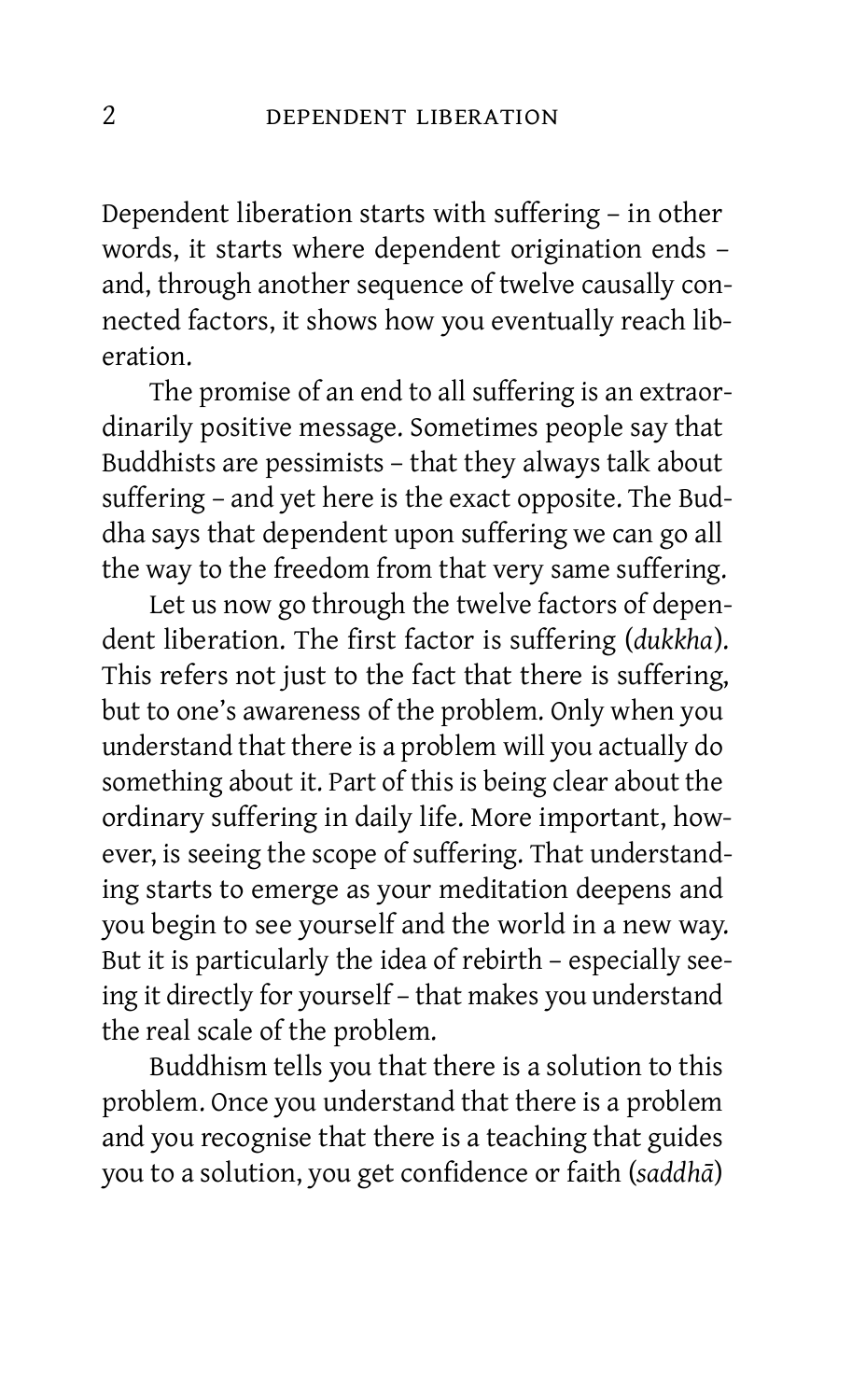in that teaching. This is the second factor of the series.

The remarkable thing about the Buddha's teaching is that it shows you that the solution is in a very, very different place from where you would expect. Normally, when we run around in the world, we think that the solution to suffering is going to be in relationships, friendships, material things, status, social position, in being well-regarded, in being praised, etc. – the sorts of things known in Buddhism as "the worldly conditions" (*lokadhammā*; AN8:6). Thisis where people usually think the answer to suffering lies. Then the Buddha comes along and says that you are looking in the wrong place, that the answer is to be found elsewhere.

That's very powerful. It gives you a sense of, yes, of course the solution must be somewhere else, because you have been trying for ever to find happiness through the worldly dhammas and you are still suffering. In a sense that is the tragedy of humanity: we all want happiness, but we normally look for it in the wrong place. We reap suffering instead. When you understand that there is a problem and then come across a teaching that promises you a solution in a realistic way, confidence arises. You recognize that there is something very special about this teaching.

Confidence is a beautiful thing. You feel safe because you have a teaching that shows you the solution to the predicament you're in. It is said in the suttas that a person without confidence, without a refuge, is like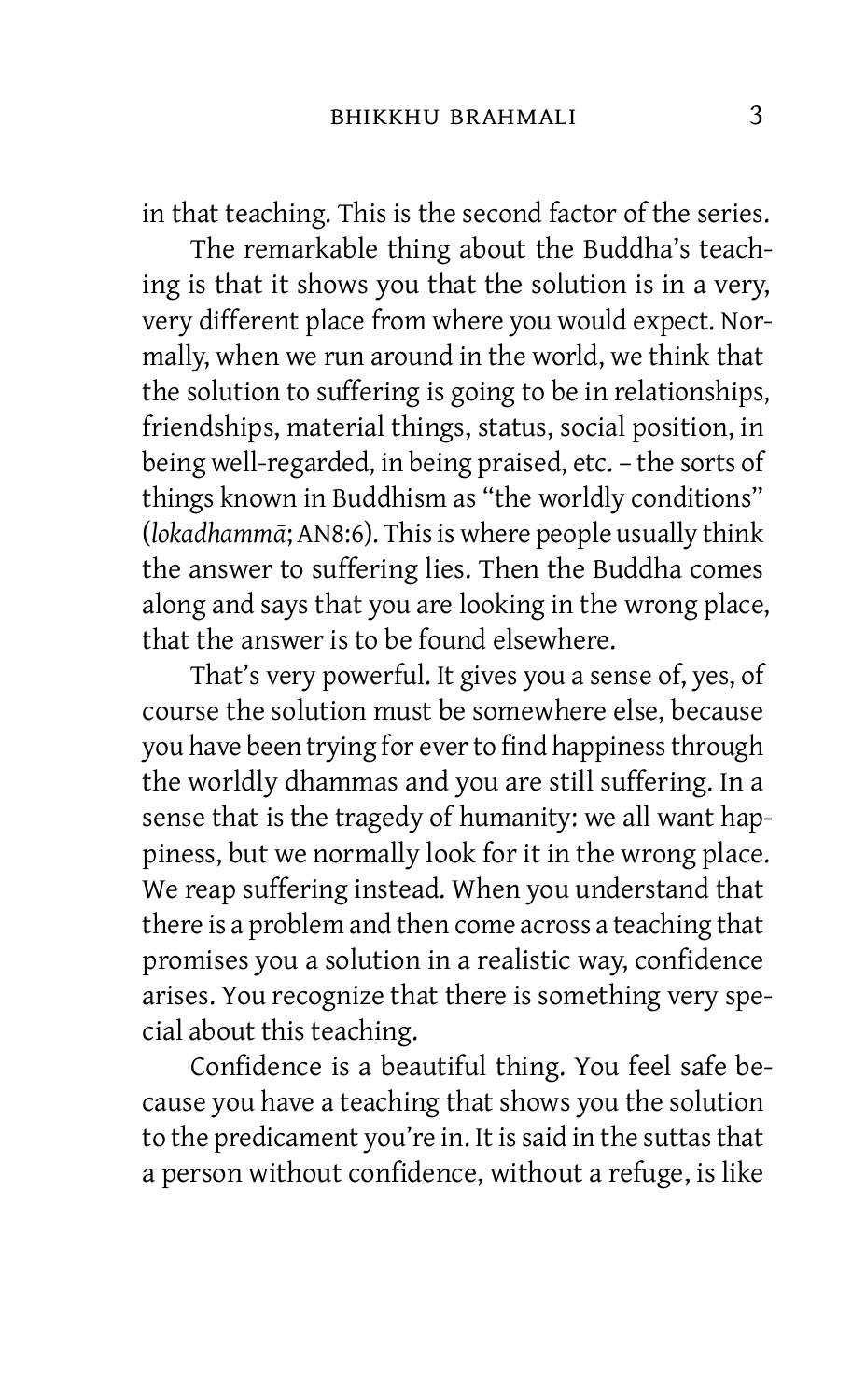someone who is crossing a desert. Unless he finds a way across the desert, he will eventually succumb to the forces of nature – the heat, the lack of water, all the problems of desert life. But the person who has confidence is like someone who has crossed the desert (MN39).

So confidence in the Buddha's teachings is very important. Sometimes people think faith isn't really important, and that all they need to do is investigate for themselves whether something is true or not. Of course, investigation is a central part of the Buddhist teaching. Nevertheless, when confidence is strong it is a power; it is something that propels you forward on the path and makes you go in the right direction. It is an essential quality to take along on the spiritual journey. Furthermore, when confidence is in place, all the other factors that come afterwards follow along as a natural consequence. It becomes a path that completes itself because each factor gives rise to the next factor, stage by stage, until you reach full awakening.

The immediate consequence of confidence is gladness (*pāmojja*), the third factor of dependent liberation. This is the gladness that comes from having found something truly valuable. You have found a guide to true meaning in life and you sense that these teachings are extraordinary. This connection between confidence and gladness is described in many places in the suttas. For instance, some of the important contemplations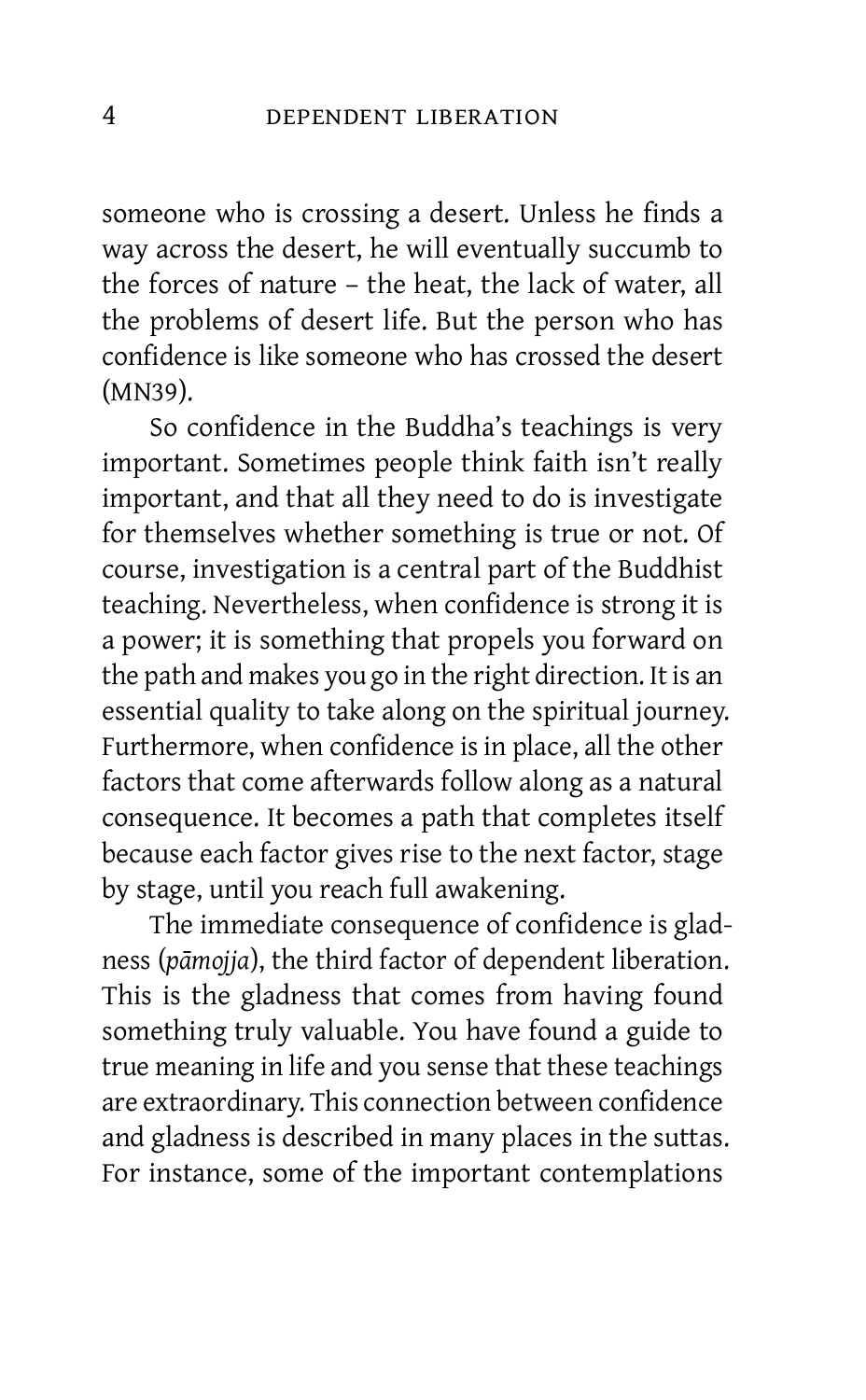in the suttas are the reflections on the Buddha, the Dhamma and the Sangha. Because these reflections are based on the recognition of the profound value of the Buddhist teachings, gladness arises inside you. This is called *atthaveda* and *dhammaveda*, inspiration in the meaning and inspiration in the Dhamma. The delightful inspiration that arises is the same as the *pāmojja* we are talking about here. So gladness comes with the inspiration, and this in turn is a result of confidence (AN6:10).

Once *pāmojja* arises, the path continues to unfold by itself. This is so because gladness brings with it mindfulness and energy. When you have mindfulness and energy and you sit down to meditate, you are able to stay with the object and you make steady progress. The meditation works. It can seem hard to pin down why meditation sometimes works and sometimes doesn't, but here is the reason why. It works when you have the gladness and inspiration that comes with mindfulness and energy. So the rest of the path after gladness is largely an automatic process. It's a process of meditation that takes you, stage by stage, all the way to awakening. This is the heart of the causal process of dependent liberation.

So how does that process work? You sit down, watch the breath, and it's so easy. As the meditation develops, rapture or joy (*pīti*) starts to arise in you. This is the fourth factor of the series. As the meditation pro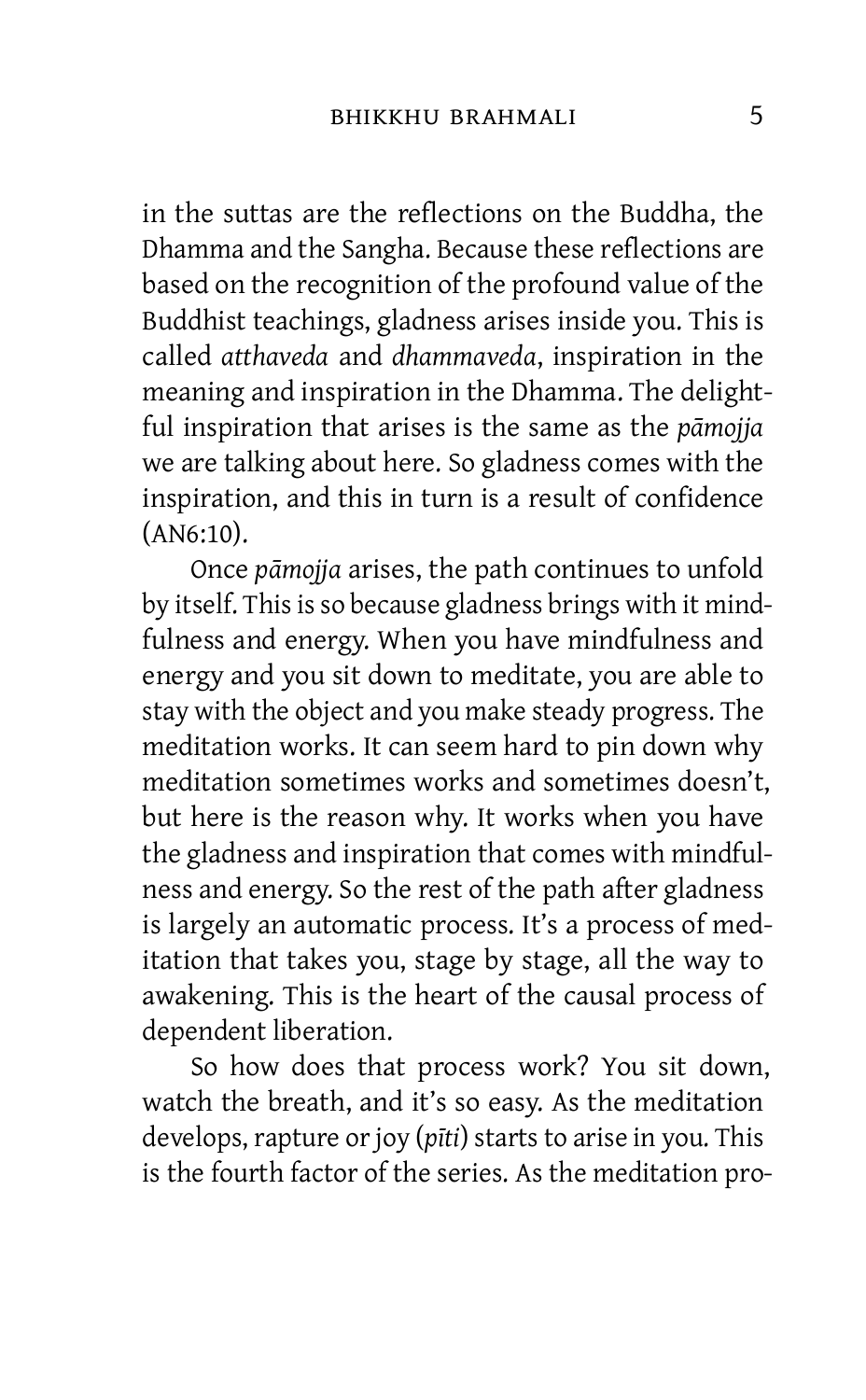gresses, the *pīti* starts to calm down and you get a sense of tranquillity (*passaddhi*), factor five. That tranquillity, when it develops, turns into a profound sense of contentment and happiness (*sukha*), factor six. This in turn leads to the unification of mind (*samādhi*), factor seven, which is where the meditation becomes really powerful. When the mind emerges after deep *samādhi*, you have knowledge and vision according to reality (*yathā-bhūta-ñāṇa-dassana*). This is factor eight of the series. Because *samādhi* overcomes the hindrances – the mental pollutions that stop you from seeing things properly – you now see things clearly for the first time.

When you see things properly, you see how suffering is inextricably linked to existence. You want to reject the whole world (*nibbidā*). This is factor nine. You realize you have to get off the wheel of *saṁsāra*. *Nibbidā* leads to dispassion (*virāga*), factor ten. *Virāga* is the ending of craving, the opposite of passion for the world. And when that passion disappears, you are liberated (*vimutti*), factor eleven. When you are liberated, you also have the knowledge that you are liberated (*khaye ñāṇaṁ*). This is the twelfth and last factor in the series of dependent liberation. This, then, is how suffering leads to liberation.

To get a deeper perspective on dependent liberation, I now wish to look at the beginning of the series from a slightly different angle. I want to focus on the first few steps of the sequence, because it is these that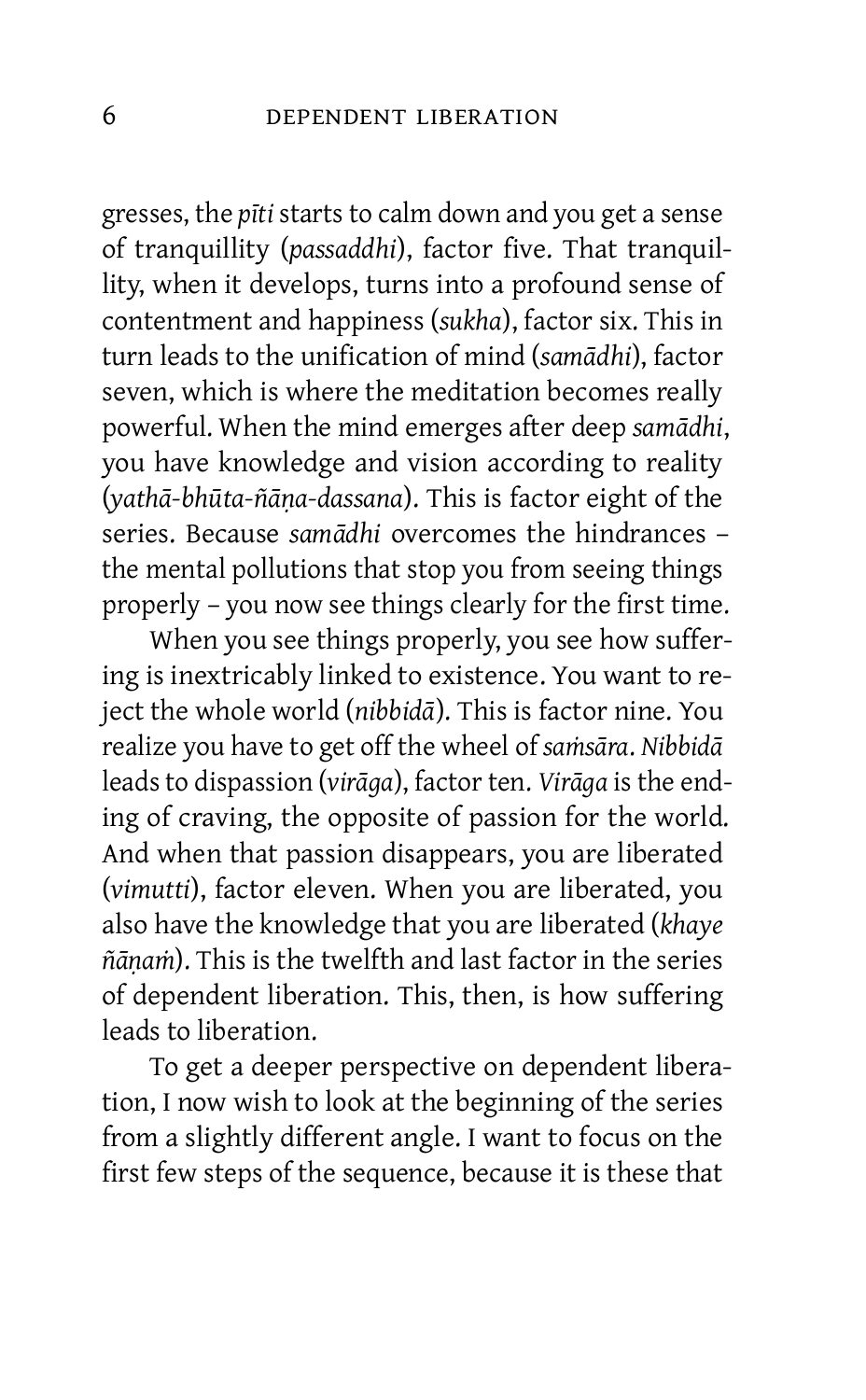are really important to get right. If you get the first couple of steps right, the rest of the series follows as a natural consequence.

This deeper perspective can be acquired by considering a common variation on dependent liberation found in a number of suttas (e.g. AN11:3). This variation, instead of beginning with suffering and confidence, starts off with virtue. Virtue then gives rise to non-remorse (*avippaṭisāra*), and non-remorse to gladness, *pāmojja*. The rest of the sequence is essentially the same as explained above.

So how does this work? The gladness that derives from virtue is spiritual in nature and not connected with sensory pleasure. It'sthe gladness of having a good heart. Such gladness is always conjoined with mindfulness and energy. When you are glad, your mind has a natural energy, an energy that comes from feeling good and positive. And you are mindful because spiritual gladness makes the present moment delightful.

In the suttas you see again and again that meditation starts with mindfulness. When you read what the Buddha says about watching the breath in the Ānāpānasati Sutta (MN118), when you read what he says in the Satipaṭṭhāna Sutta about the four focuses of mindfulness (MN10), you realise that mindfulness is a precondition for meditation. If you don't have mindfulness, you can't meditate properly. It is so important to understand that. Insufficient mindfulness is the main reason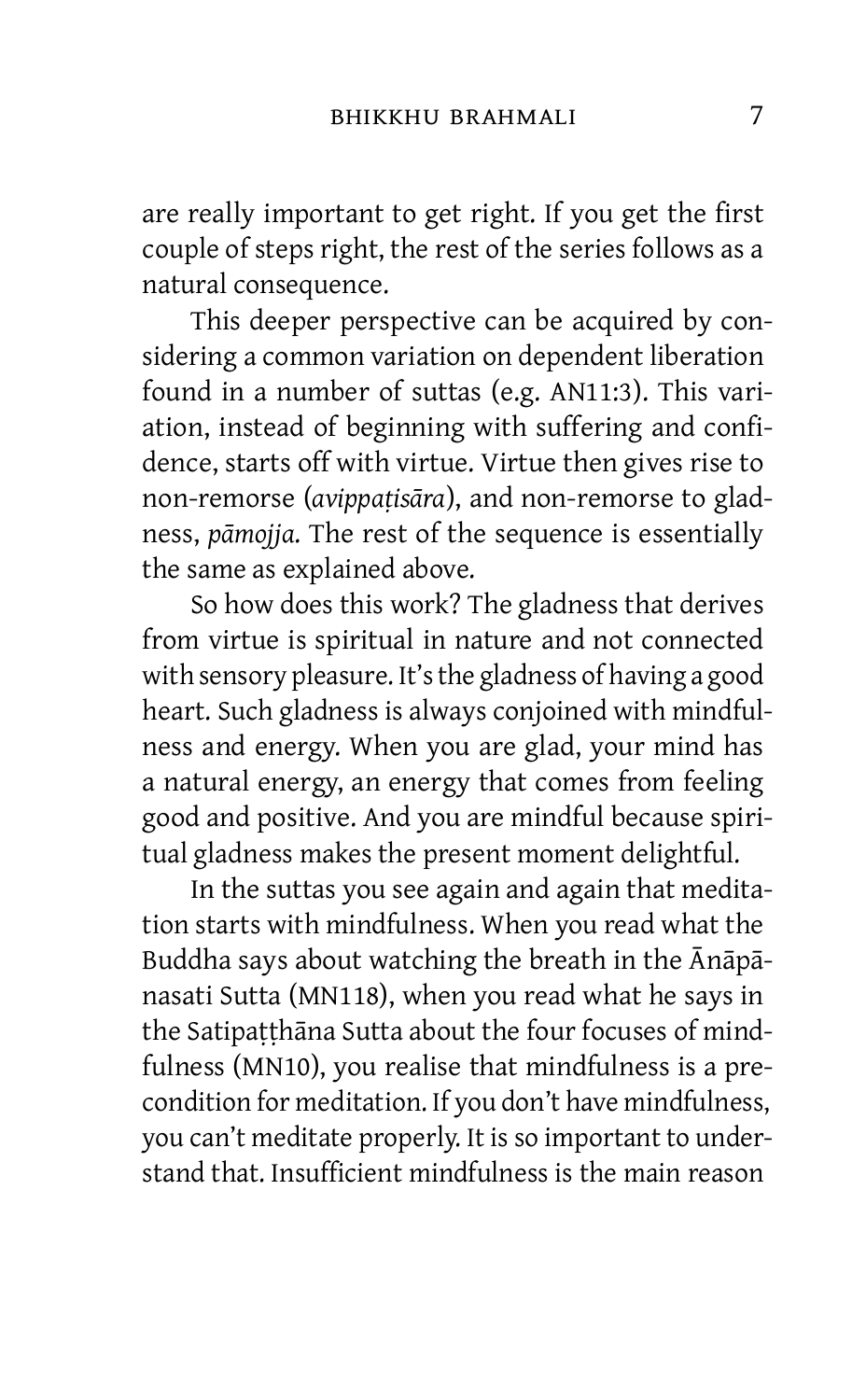most people don't achieve deep states of meditation.

Because of the importance of mindfulness, you need to learn to evaluate its strength and to know whether you have enough clarity to meditate. Ask yourself: "Am I really mindful? Am I present? Is my mind going all over the place? Am I confused? Am I clear about what is happening?" If your mind is quite peaceful and you have a sense of clarity inside of you – there can still be a little bit of thinking but not that much – that is the time when meditation is likely to be truly effective.

Because there is no proper meditation without mindfulness, because it is a foundation that you need to get firmly established, you need to be clear about how you get that mindfulness. Mindfulness has been a fashionable topic in Western psychology for a number of years. Typically the discussion centres on how mindfulness can help you overcome your problems, what its qualities are, how it can be measured scientifically, etc. All of this is certainly important and useful. But the one thing usually missing is a meaningful discussion on the causes of mindfulness. To understand the causes of mindfulness is to understand how one becomes mindful.

People often think that if you just apply enough willpower, if you just try hard enough, you will be mindful. But if your mind is affected by defilements, you can try as hard as you like, but that mindfulness is not going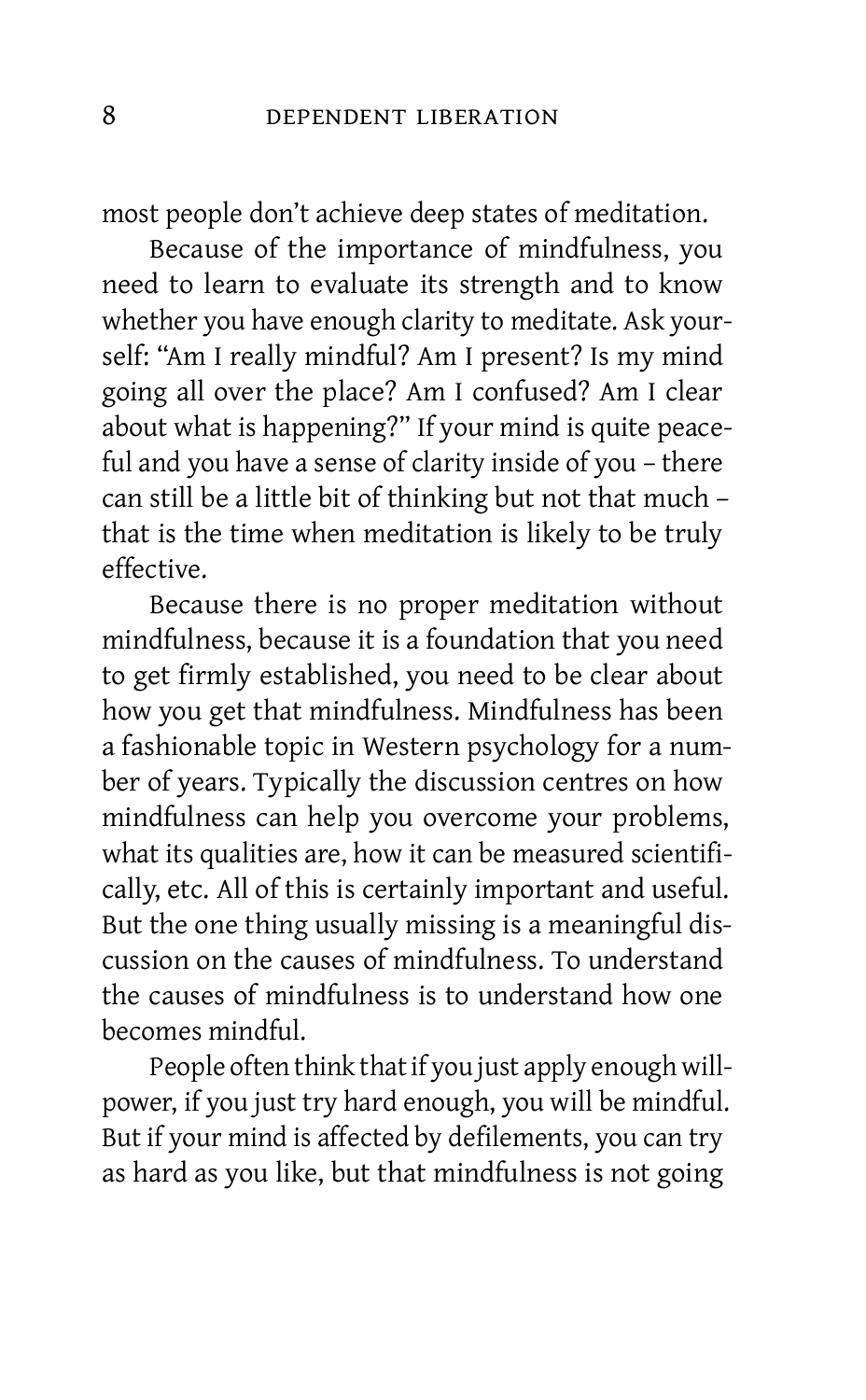to arise. Mindfulness is not just about being quiet or trying hard – that's not enough. You need to prepare the mind for mindfulness to become possible.

So what is the cause of mindfulness? In the present variation on dependent liberation, the factor before *pāmojja* – which, as I mentioned, comes with mindfulness – is non-remorse. Non-remorse in turn comes from virtue – from morality, from kindness, from having a good heart. In this context, remorse doesn't just mean feeling bad about having done something immoral. It includes any kind of detrimental impact on the mind resulting from one's conduct. When the mind is tired, dull, restless, negative, or whatever, it is often the result of conduct that has not been pure enough. So remorse here includes any obstacle that blocks you from feeling the gladness, the natural joy, that otherwise is present in the mind. What this means is that the cause of mindfulness is virtue and that without virtue the mindfulness will be too weak for meditation. So if your meditation is not coming together or not progressing properly, you need to investigate what you can do to improve your virtue.

In Buddhism the idea of virtue is very broad. It obviously includes the virtue of right action – being kind, avoiding bad deeds. It also includes the virtue of good speech – saying kind things, not saying what is bad. For most people there's a lot of work to be done just in these areas. One of the important things to keep in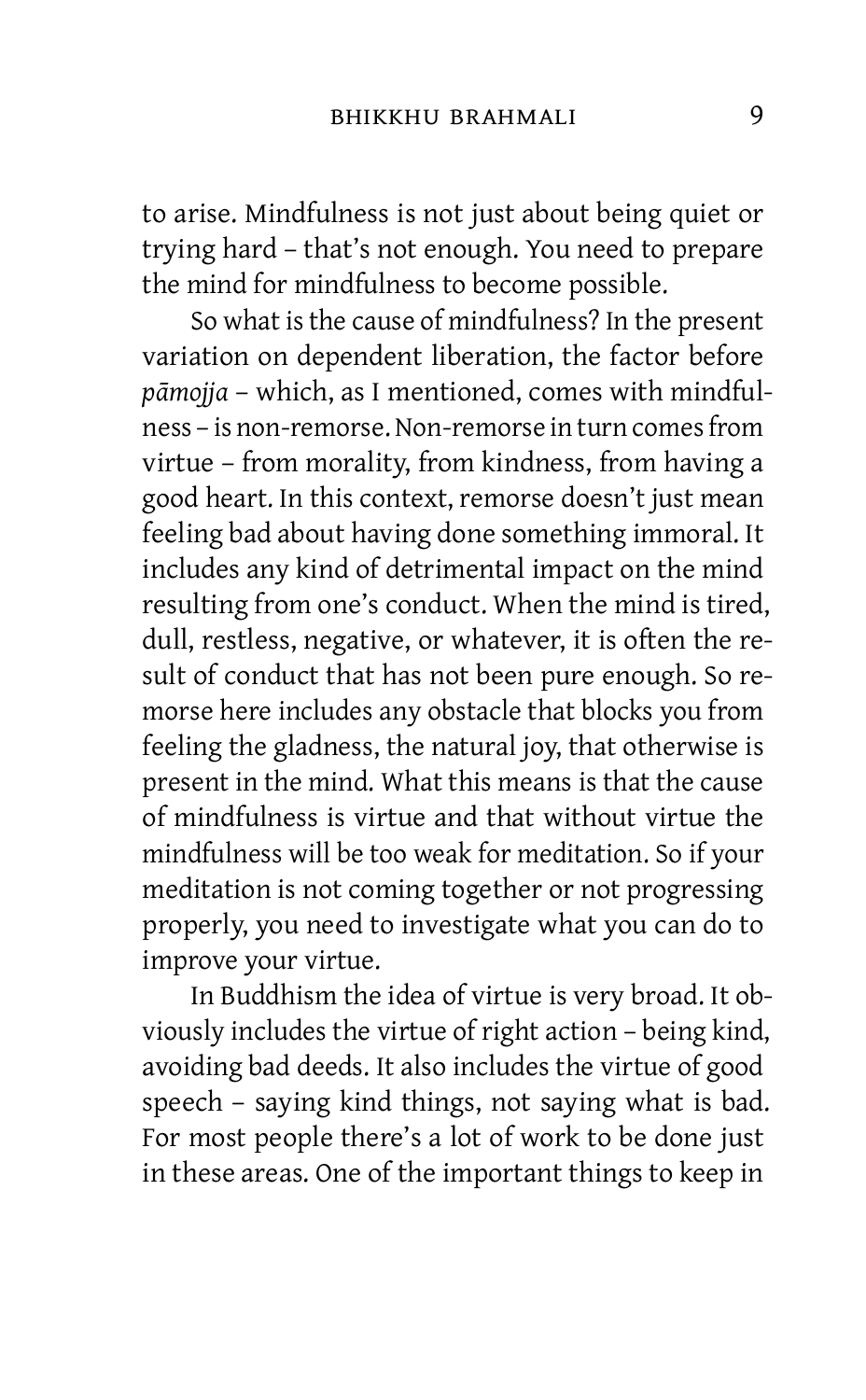mind is that virtue is not just about avoiding the bad, it is also about doing good. So do good in your life, say kind things, do little acts of kindness. When you do that, you are building up a beautiful mind. This will be a powerful support for your meditation.

But for mindfulness to become well established, virtue of body and speech is not enough. You also need the virtue of the mind. Initially, when you practice virtue of action and speech through restraint, your mind is still impure. To deal with this impurity, you need to work with your mind in such a way that you change the way you think. People sometimes think this is difficult, but with enough dedication and perseverance it is something anyone can do. And it is necessary if your meditation is to develop.

The most important mental defilement to overcome is anger in its various manifestations, including irritation and negativity (AN3:68). Anger is a mental quality that causes a great deal of suffering for ourselves and also for the people around us. If we are going to be serious about the spiritual path, this is one area that we really need to focus on. To overcome anger we need to ask ourselves how we can look at the world around us in a different way. Is there a way of looking at it so that these negative states don't arise? You will find that if you put effort into such reflection then over time you will gradually change – you will start to see things in a new way; you will start to see the world with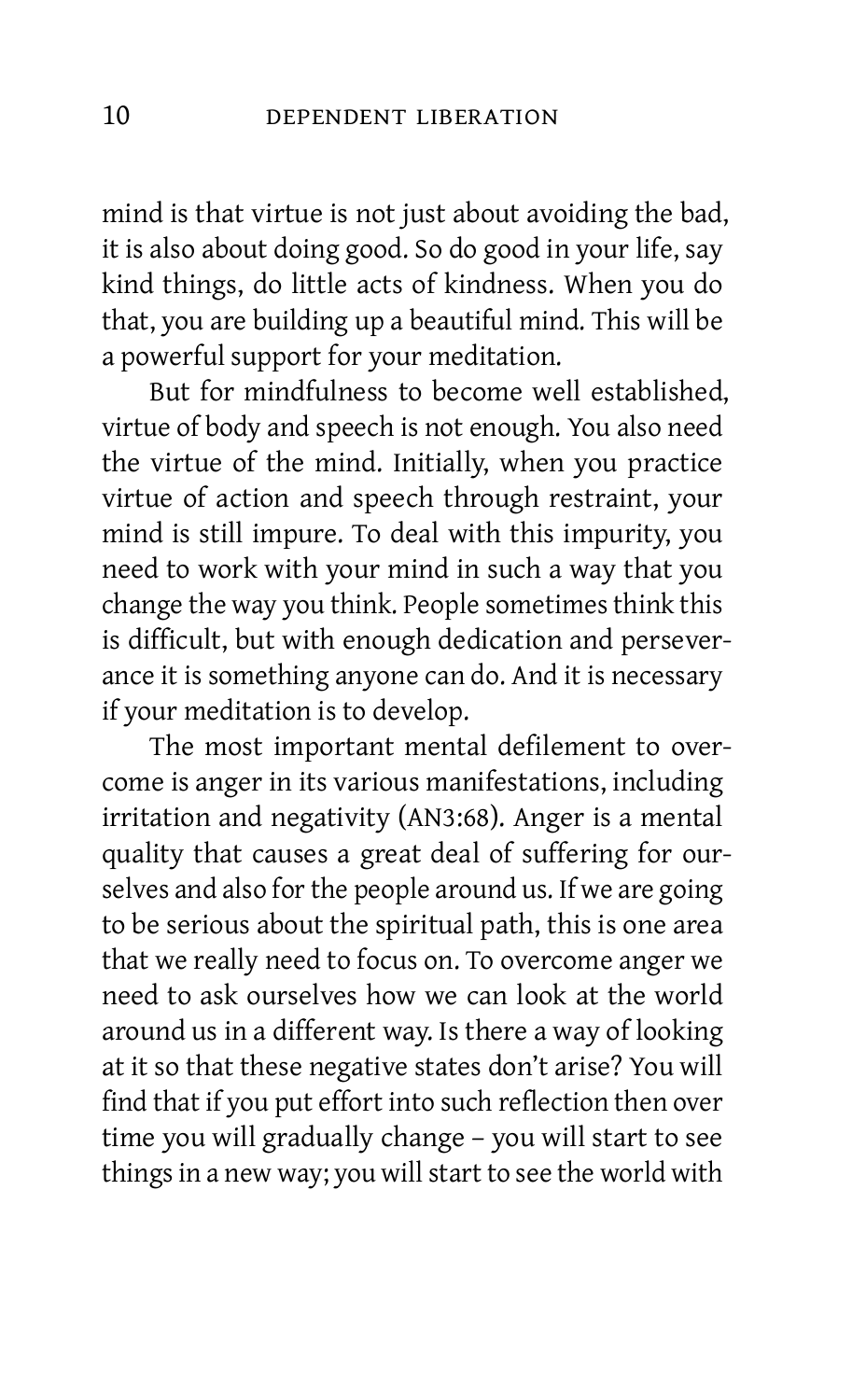more compassion and kindness. As your anger, negativity and irritation decrease, you feel inside yourself that you are becoming a better person, a more pure person. What a wonderful thing it is to observe that happening in yourself. Gradually, you are changing; you are transforming yourself into a new kind of person.

Often people think that will-power is the way to deal with harmful mental qualities. They think they can force themselves to be kind, that they can crush the anger, crush the negativity. And sometimes when you read the suttas it can seem that way. You read that you are supposed to 'obliterate' the negative states of mind, 'do away' with them, 'annihilate' them. The vocabulary that it used can be very strong and it is easy to think that the text refers to will-power. But what the Buddha is really saying is that the best way to overcome negative states is to use wisdom (MN19).

To use wisdom is to ask yourself where anger leads. If you reflect on that, you will find it always leads to suffering, your own and that of others (MN19). It leads to your own suffering because anger is painful compared to a peaceful state of mind. It leads to others' suffering because we tend to act on that anger in ways that hurt others. Furthermore, you are making bad kamma when you are angry, particularly when you act it out. You are creating unhappiness for yourself both here and now and for future lives. So this whole chain reaction of unpleasant and painful results comes from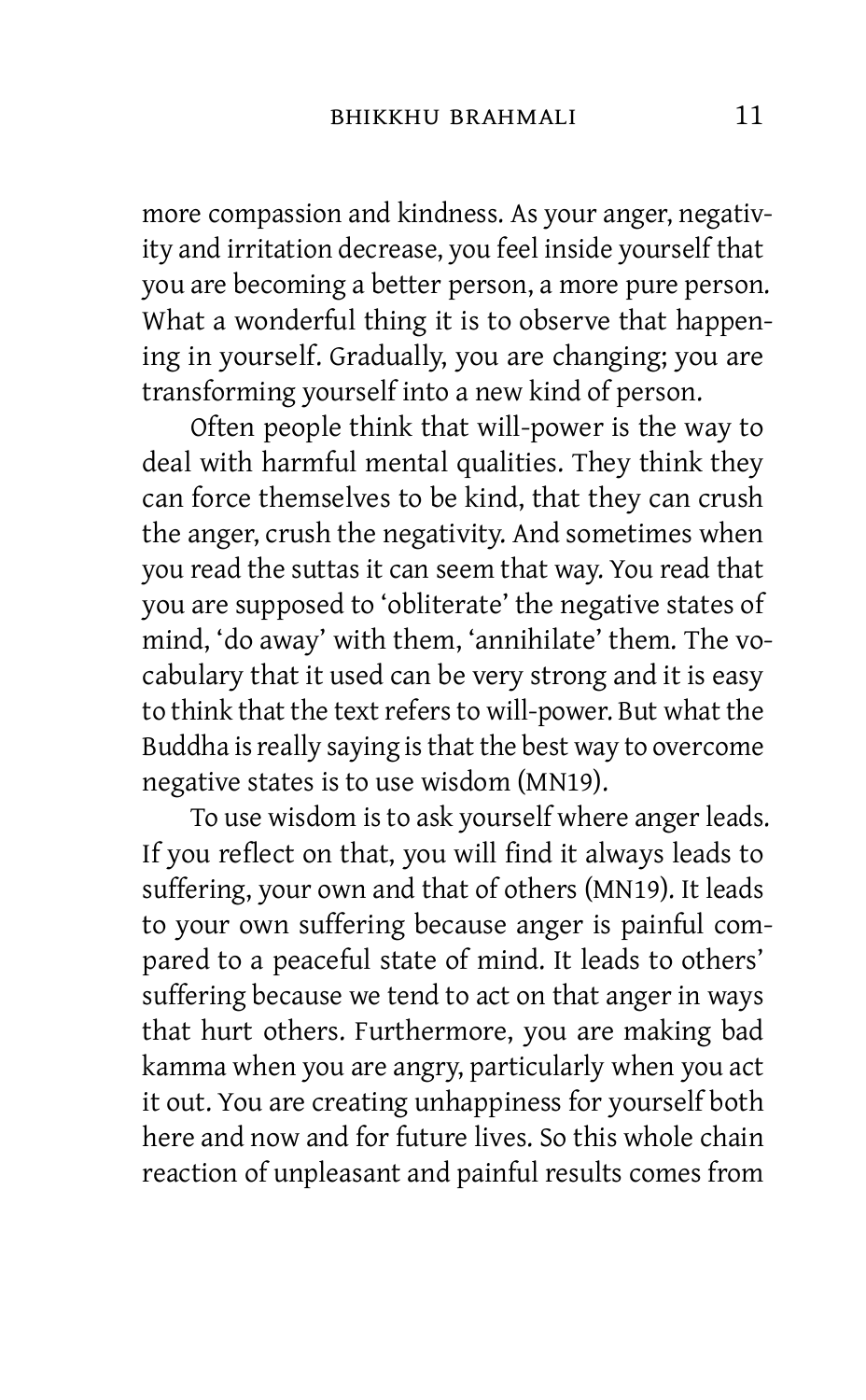this negative quality. Remind yourself of that. Think about it regularly. Anger, negativity, harming – this is dangerous territory; it really does lead to suffering for yourself and for the people around you. The more powerful you can make the perception that this is a real problem, the greater your ability to turn away from it.

When the perception of the danger of anger becomes strong and clear, it becomes a powerful tool to use in the development of your mind. When an angry thought starts to arise, all you need to do is bring up the perception of the danger and the thought just vanishes. Wisdom does the work for you. But remember that to build up this wisdom takes a lot of work, as do most things on the spiritual path. It is not difficult as such, but it takes determination and perseverance. Gradually, you will see the danger of anger with greater and greater clarity. The more you understand it, the more powerful is your ability to overcome anger whenever it arises. That is why the Buddha uses words like 'obliterate', 'do away with', and 'annihilate' to describe the overcoming of these thoughts. These words do not refer to using will-power, but to a tool that is much more powerful, the tool of wisdom. Wisdom, when it is well developed, cuts through these things – it is as if it obliterates the negative states of mind. They simply disappear straight away. So keep on reflecting on the danger of anger in all its manifestations. Eventually you have a very useful tool for your spiritual practice.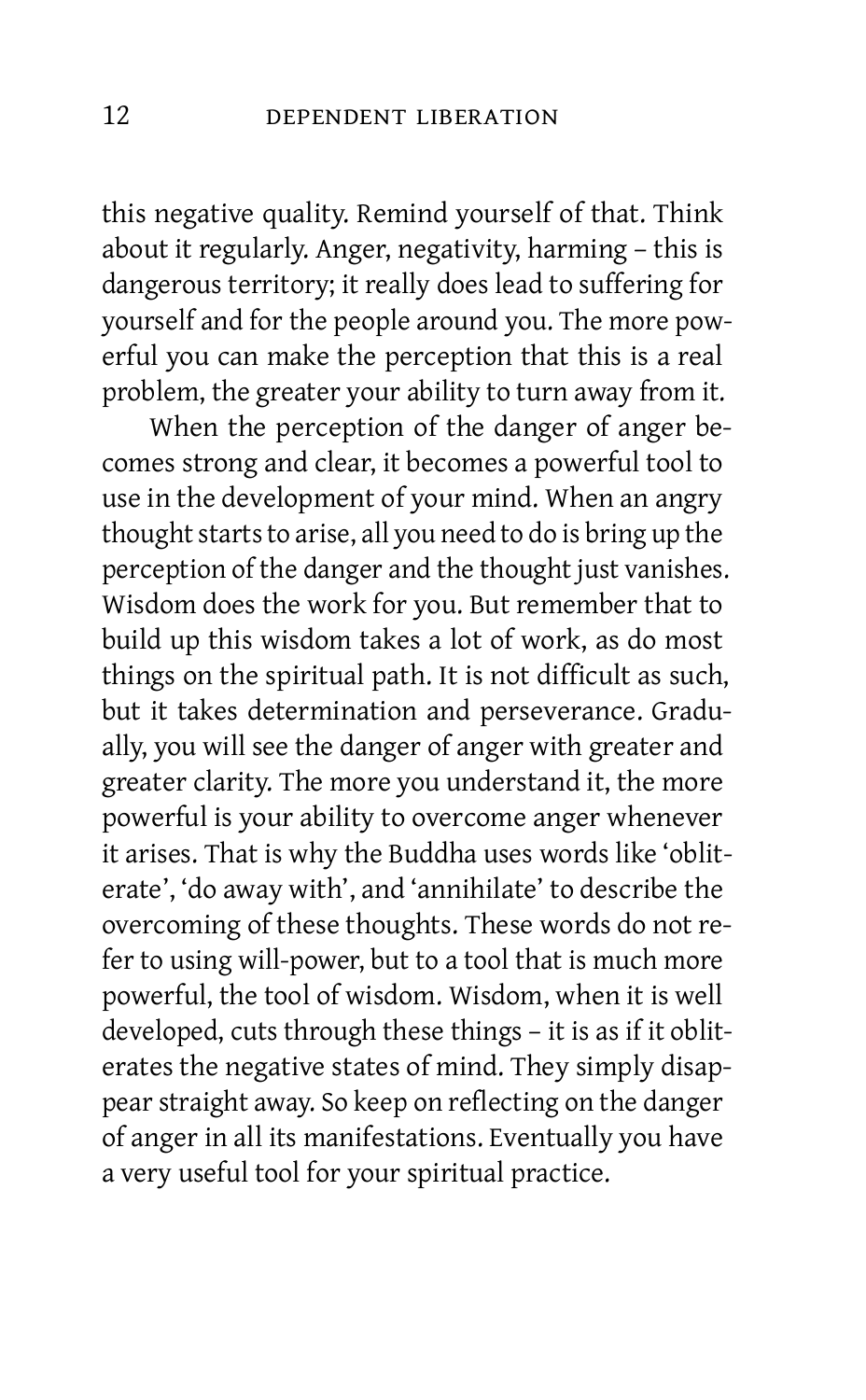Another negative consequence of anger is that it destroys wisdom (MN19). Wisdom is the most important of the spiritual qualities. It is wisdom that allows you to understand the difference between happiness and suffering and, more importantly, to understand the difference between what causes suffering and what causes happiness. Wisdom is what solves the problems of our lives.

The Buddha says that wisdom ceases (*paññānirodhika*; MN19) as a consequence of unwholesome mental states. Given the importance of wisdom, isn't that good enough reason to put them away, to do away with them? Compare your mind when you are angry to when you are not. Look at the difference. You will observe that when you are angry you cannot see the world clearly. You don't understand what is right and what is wrong – everything gets turned upside down, distorted by the anger. See how it destroys wisdom. This is a powerful reflection.

Another reflection recommended by the Buddha is to see how anger harms the mind (MN19). Reflect on how your mind feels when you are angry and compare that to when you are truly peaceful. The difference is enormous! You are burning inside when you're angry. Why would you want to be angry if there is the option of not being angry?

Such reflections are one of the most powerful aspects of the Dhamma and they are the most effective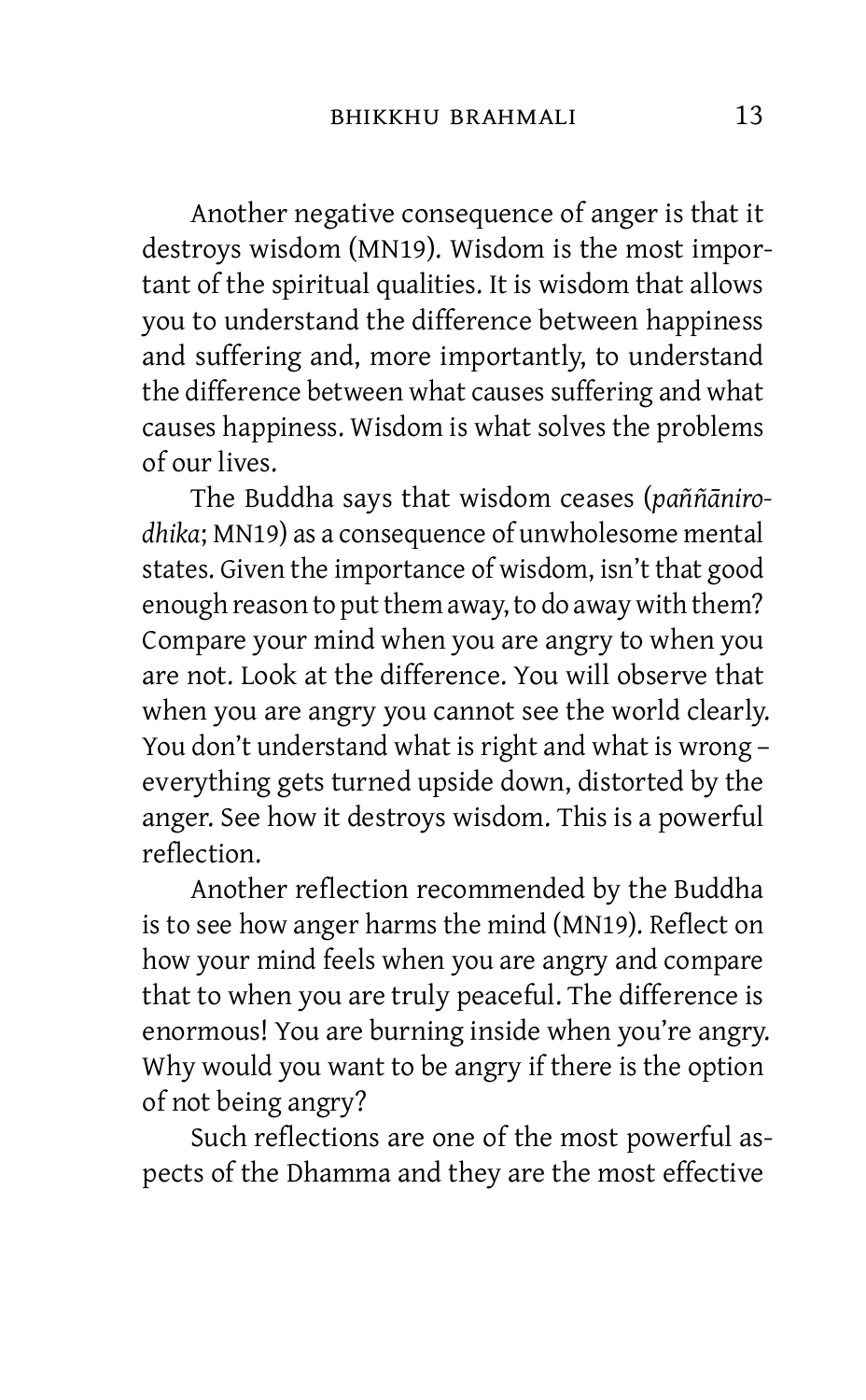way of overcoming the unwholesome states of mind. If you want to change your thinking patterns, wisdom is the path, not will-power.

Over time, as you develop a new outlook, you find that your defilements decrease, that your problems in life diminish, and that the *pāmojja* – the gladness – gradually increases in your mind. The gladness comes from purity, from the reality that you are becoming a better person. And as the *pāmojja* becomes stronger, so does the mindfulness. It is the defilements of the mind that block mindfulness from being a true spiritual power. As the defilements decrease, mindfulness strengthens. If you are able to reduce the hindrances through your daily practice, you will find that each time you go on a retreat you are able to watch things you weren't able to watch before.

When you watch the breath without sufficient mindfulness, the mind tends to go all over the place. You are not really in charge of your mind – you are being run around by the defilements instead. But once mindfulness is there, you actually feel in charge of yourself. And because you have a sense of being in charge, you are able to direct your attention towards the breath or towards whatever it is that you wish to focus on. Mindfulness that is properly developed is a power, and this is how it is described in the suttas (SN50:1). This is why mindfulness is so important.

Because mindfulness arises from virtue, especially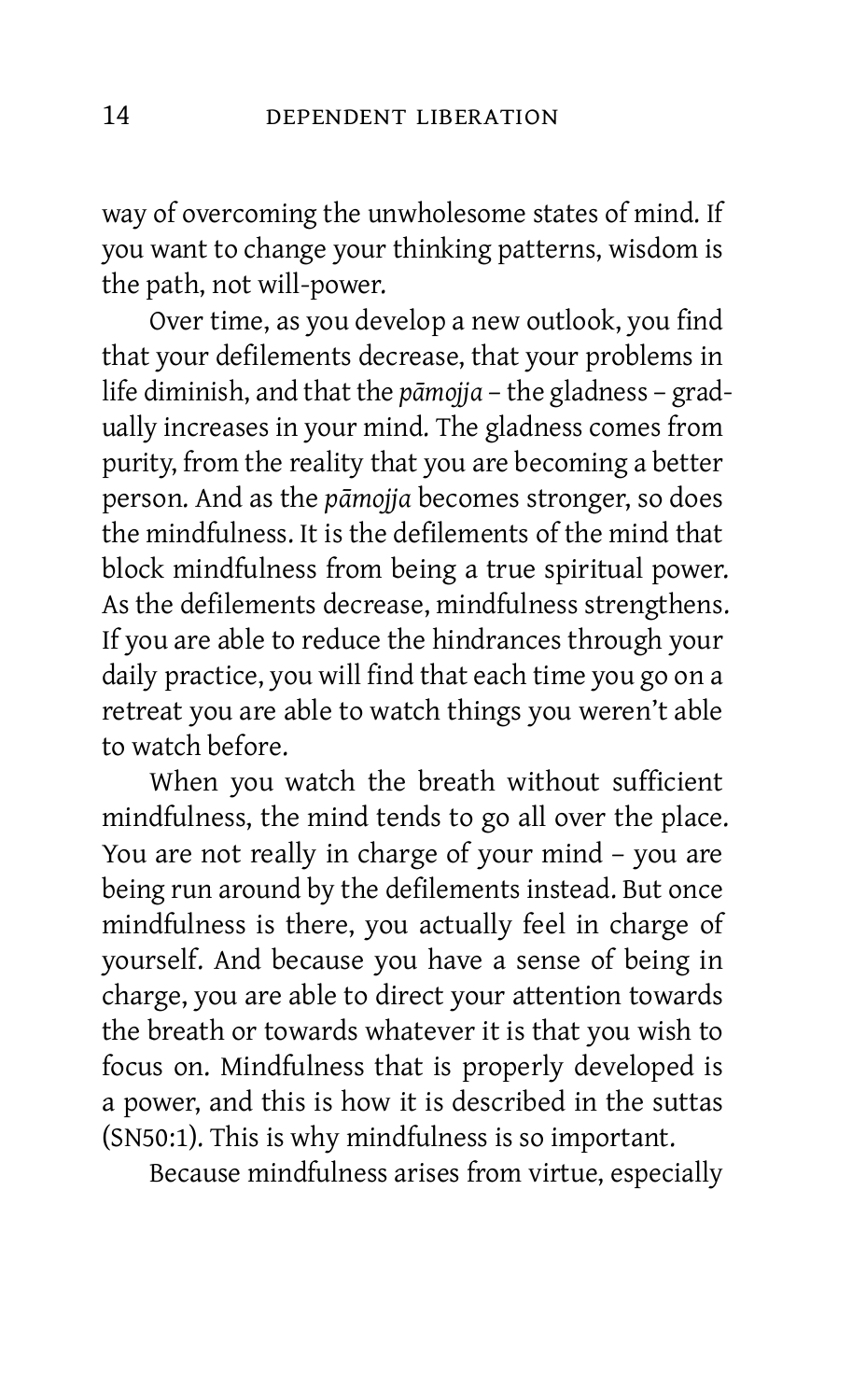mental virtue, it is important to put in the effort to overcome the negative tendencies of the mind. Sometimes it is hard work, because our tendencies and habits are usually deeply ingrained. It takes determination and perseverance to change the way you look at things, the way you do things. But gradually, over the months, over the years, you see change happening inside of you. As you change, your meditation becomes calmer and deeper. How wonderful it is when the meditation starts to work, when you are able to stay with the object and see real progress. When you have that power of mindfulness, including the gladness in the mind, you just sit down, watch the breath, and meditation happens all by itself.

When meditation happens by itself, no force is required. All you have to do is sit back, be aware, and watch the breath. Because you have mindfulness, the watching is natural and easy, without will-power. As the minutes tick by, the meditation becomes more and more powerful, more and more profound. All you have to do is be there.

At a certain point in this process, *pīti*, rapture, starts to arise. *Pīti* is a feeling of pleasure, often with a strong physical component. It can be experienced as waves of pleasure coursing through the body. It is really just an intensification of the gladness one had previously. What one is experiencing here is the beginning of the pure pleasure of the mind, the spiritual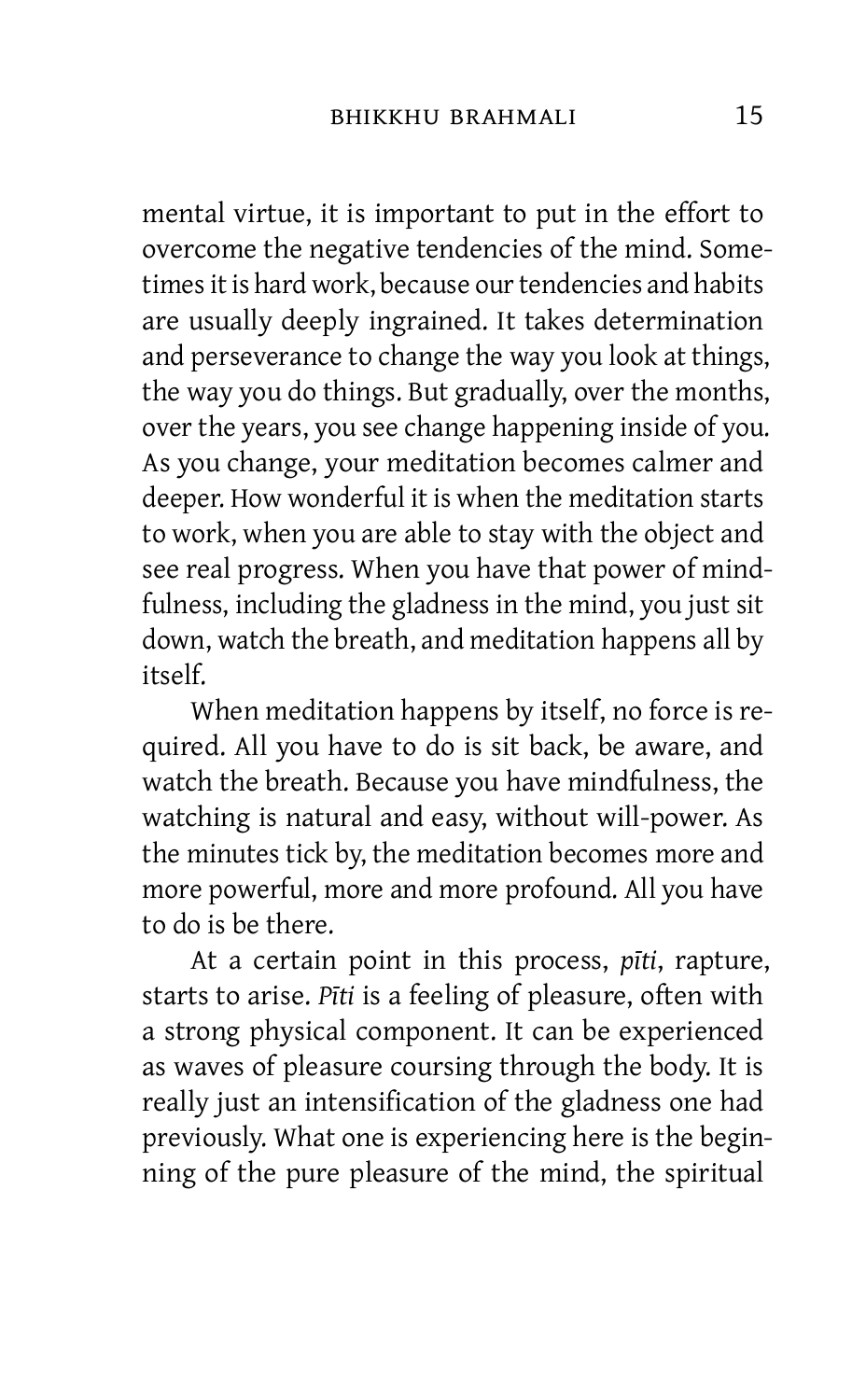happiness. After meditation it is worth reflecting on the qualities of that feeling and how they differ from sensual pleasures. You will notice that *pīti* is a result of purity of mind, in particular the absence of anger and strong craving. This purity is a result of one's previous practice of virtue. You know intuitively that this is a wholesome feeling. At the same time it feels very good. You know you are on the right track and that you need to develop this further.

So you continue watching the breath. Gradually the 'exciting' aspect of the *pīti* starts to settle down and you experience a deeper sense of tranquillity, *passaddhi*. As the tranquillity deepens, you experience a profound and peaceful sense of happiness, *sukha*. With every step, the meditation is becoming more beautiful and powerful. At this point you are feeling so content that the mind doesn't want to go anywhere else. This is the beginning of *samādhi*. Again, this is all happening by itself. You are just sitting back watching the whole process unfold.

*Samādhi* is the one-pointedness of mind, the ability to focus effortlessly on an object, whether it is the breath, the light in the mind or whatever. At this point the mind is very steady; it just stays with the object without wavering. You allow the *samādhi* to develop until the five hindrances are completely abandoned and the mind is bright and fully focused. This process culminates in the attainment of the *jhānas*.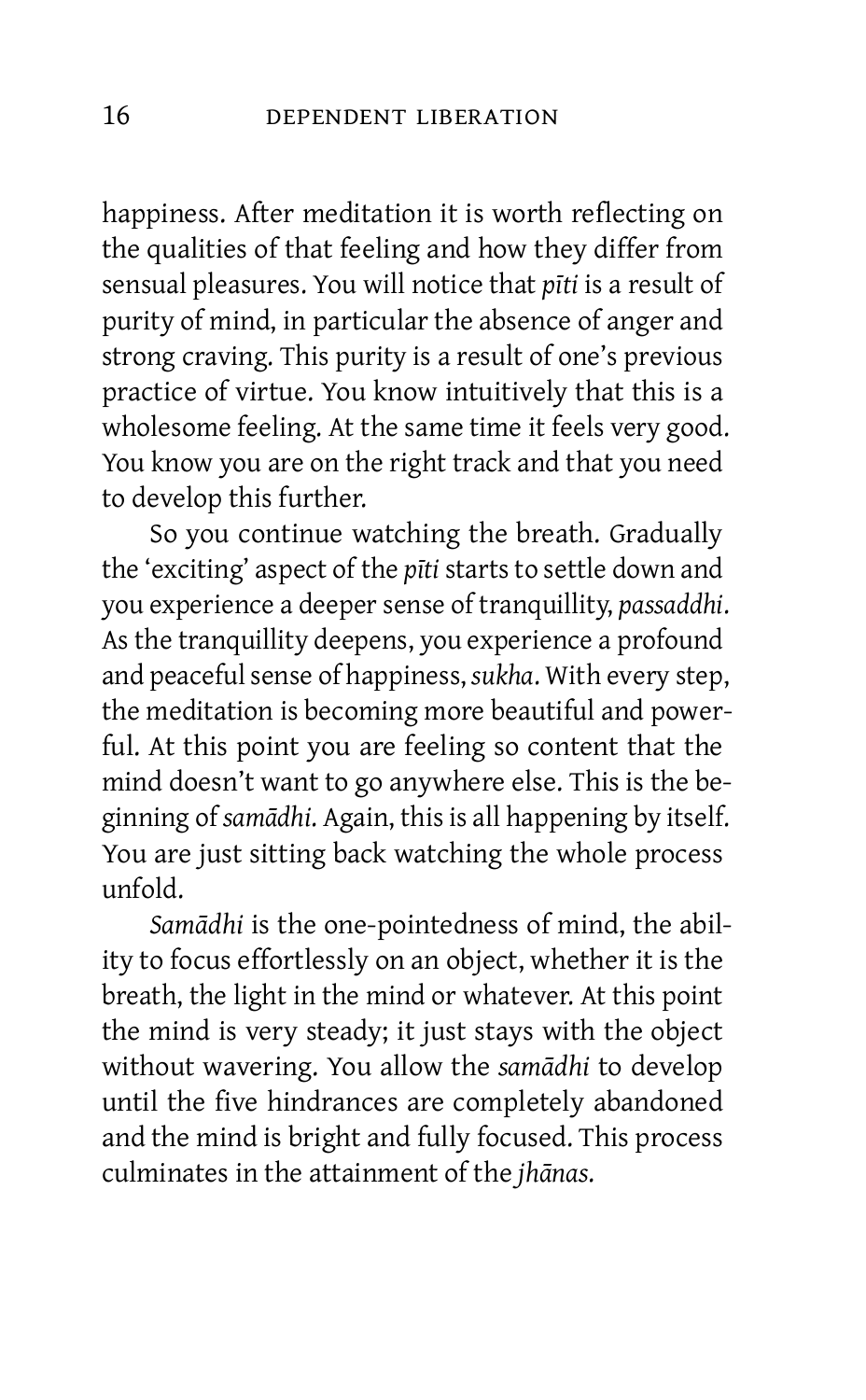After you come out of *samādhi*, your mind is pure and powerful. Because of that purity, you know and see in accordance with reality, *yathā-bhūta-ñāṇa-dassana*. Seeing things as they actually are is only possible after *samādhi*, because it is only with *samādhi* that the hindrances – the defilements that distort our mental processes – are fully overcome. Moreover, it is only with the *jhānas* that the abandoning of the hindrances is stable (MN68). This is one of the main reasons why the *jhānas* are so conducive to seeing things as they really are.

As I mentioned at the beginning, the root cause of suffering is our misunderstanding of how the world actually works. We see happiness where there is suffering. We see a self where there is no such thing. We think things will last when they can disappear at any time. By seeing things as they actually are, we are rectifying this distorted outlook, the delusion or ignorance, the root cause of the problem.

So by overcoming the hindrances through deep *samādhi*, ignorance is weakened and undermined. Because ignorance is the first factor of dependent origination, each subsequent factor, including suffering, is affected by the strength of our delusion. This means that the weaker the ignorance, the less the suffering, both now and in the future.

Seeing the world as it actually is and understanding the full scope of suffering in the world, how deep it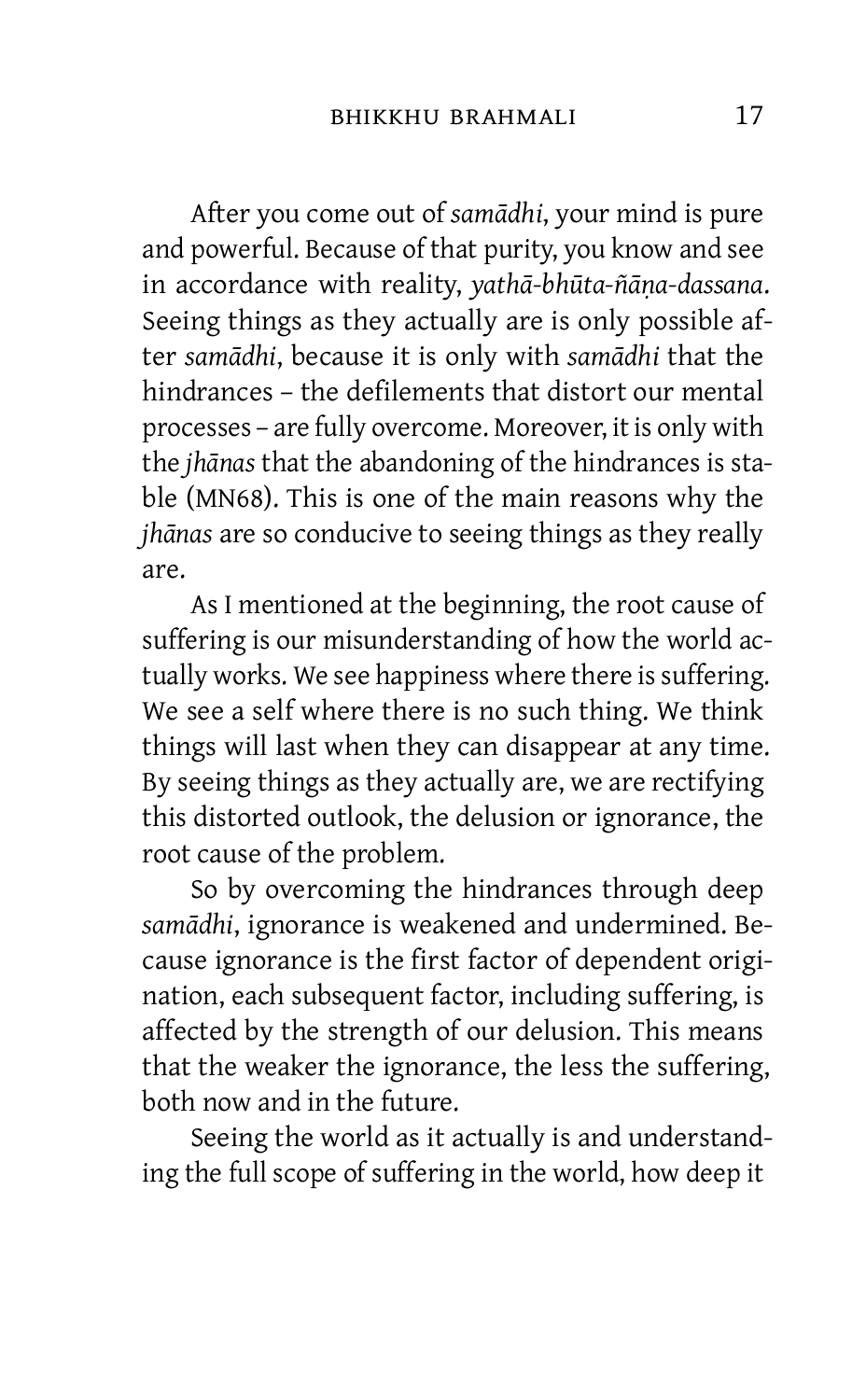actually goes, is an incredible eye-opener. The Buddha says it is as if you've been enclosed in a shell and suddenly the shell cracks open and you see the world for the first time (MN53). It is like you have been enveloped by darkness and suddenly somebody turns on the light (MN36).

Seeing the Dhamma fully gives you an entirely new perspective on life. Because you see the full range of the problem, you realise there is no escape from suffering in worldly existence, and you reject the whole lot. That is *nibbidā*, the being repelled, the rejection of everything, because you see how deep the suffering goes.

When you are repelled by everything, there is nothing to grasp onto and craving becomes impossible. This is dispassion, *virāga*. Because it is all suffering, you let go and you can never ever crave for anything again. When you realize that the search for happiness is futile, craving comes to a final end. That is liberation, *vimutti*. You are free at last, free from all the problems of existence. And the knowledge arises in you that you are free. You have reached the greatest happiness possible. That is what the Buddha's path promises you.

It is very profound. Although these teachings may be hard to relate to, I believe it is important to know the whole map, to know where everything is leading, to get a glimpse of the more profound aspects of the Buddha's teaching. In my experience, such a glimpse is nourishing and a spur to practice.